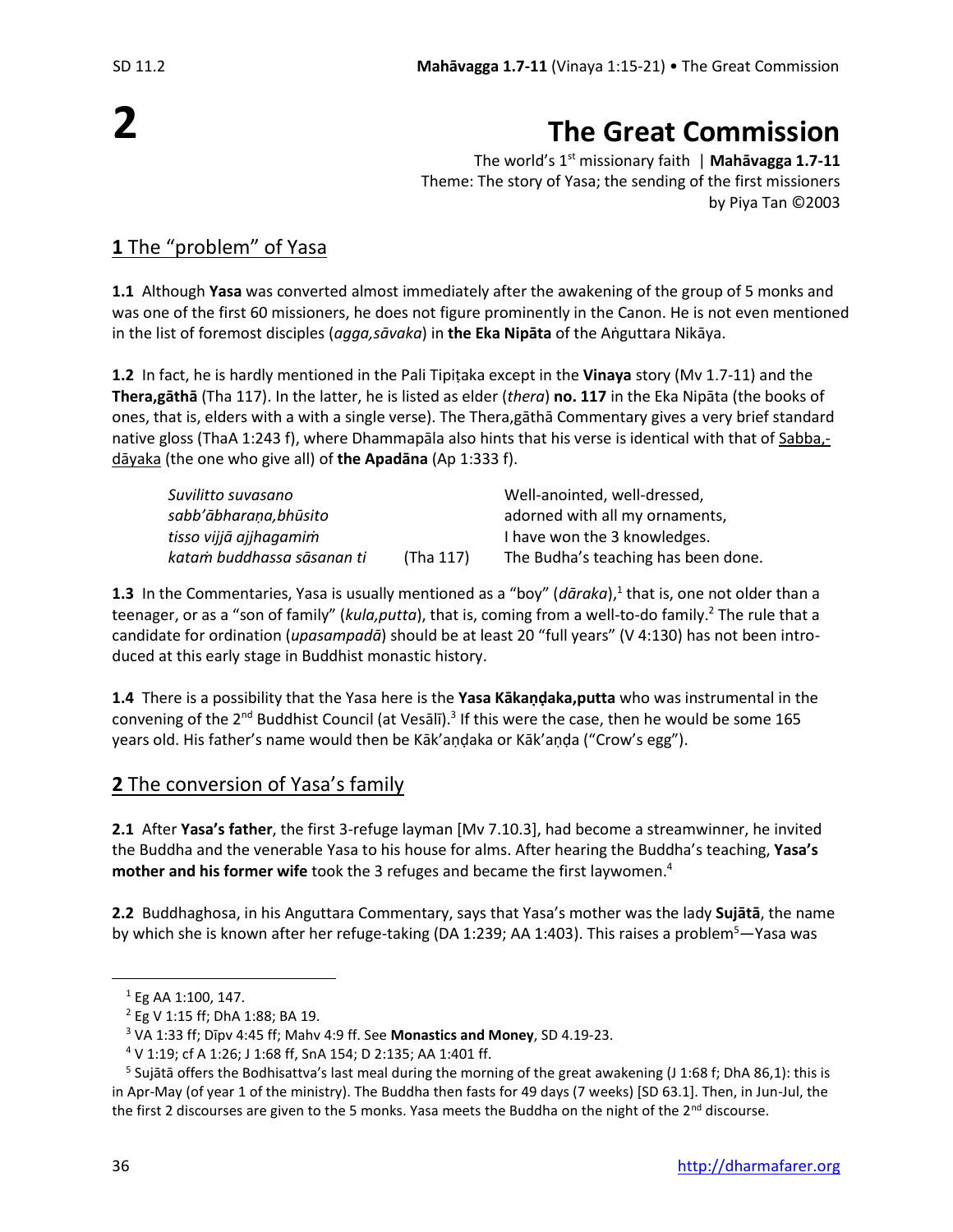converted 5 days after the 1<sup>st</sup> discourse<sup>6</sup> (Āsāḷha full-moon day), that is, on the day of the 2<sup>nd</sup> discourse,<sup>7</sup> when all the 5 monks became arhats.<sup>8</sup> If we follow the Aṅguttara Commentary, Yasa would then be *about 3 months* in Sujātā's womb!

Clearly then, either there are 2 Sujātās of the suttas—one from Senani and the other from Benares or there are (at least) 2 Yasas: Yasa \*Seṭṭhi,putta and Yasa \*Sujātā,putta. More research is needed to differentiate them.

## **3** A curious story

**3.1** While I was doing my monastic training in Thailand, I was told an apocryphal story behind the birth of Yasa. A man, distressed because he had no child, at the instigation of his wife, **Sujātā**, 9 turned to "a treespirit" (or arboreal deity) believed to haunt a large Indian fig tree<sup>10</sup> and who was known to grant such requests made to him. The man promised to build the spirit a shrine in exchange for the fulfillment of his wish; but the desperate wife threatened to cut down the tree if she failed to get a child!

The terrified tree spirit, it was said, found himself in a quandary, for the request was beyond his powers. But fearing Sujātā's desperation, he sought the help of **Sakra**, leader of the devas, who reassured him of his help. There happened to be among the devas of the heaven of the 33 gods, one of whom who was reaching the time for rebirth. So long as he had to fall from the deva state, he might as well be reborn in the womb of the merchant houselord's wife.<sup>11</sup>

**3.2** That deva, it is said, was born into the merchant houselord's family, amidst great joy, and the child was brought up in the lap of luxury. His mind, which remained pure, did not allow him to be stained by sensual existence, the vanity of which he soon saw. Many experiences similar to those of the Bodhisattva were attributed to him, and he, too, left home under the cover of darkness.<sup>12</sup>

**Sakra**, remembering his promise to Yasa before the latter's rebirth, then led him to the Buddha's residence on the far side of the river Vānara. The young man left his golden slippers on the near bank, forded the river and fell at the Buddha's feet. The rest of the story is as found in the Vinaya account here.

<sup>6</sup> Dhamma,cakka Pavattana S (S 56.11), SD 1.1.

<sup>7</sup> Anatta Lakkhaṇa S (S 22.59), SD 1.2.

<sup>8</sup> DhA 1:87,8-12; J 1:82,19-22.

<sup>9</sup> A certain Sujātā is the daughter of Senāni, a land-owner of a village of the same name near Uruvelā. The meal she gives the Bodhisattva is his last before the Awakening (D 2:183; VA 5:1119; DA 2:572; UA 405). There are at least 5 women named Sujātā during the Buddha's time: a laywoman of Ñātikā (D 2:92; S 5:356 ff); the youngest sister of Visākhā (A 4:91 f; J 2:347 ff); a maiden od Benares identified as Rāhula's mother in **Maṇi,cora J** (J 2:125); Sujātā Therī, daughter of a merchant of Sāketa (Thī 145-150; ThīA 136 f), and Yasa's mother (AA 1:403,22-404,16). On Sujāta, see also DA 1:58,2, 173,25; DhA 1:86,1 f; J 1:68,5-70,3.

<sup>10</sup> This is the same species as the Bodhi tree. Comys however says that Sujātā went to a banyan tree (*nigrodha*) (MA 2:182; BA 7).

 $11$  It is interesting to note here that this deva is able to choose his own rebirth, as does the Bodhisattva (according to popular Buddhist hagiography), in his last rebirth as the future Buddha (Miln 193; DA 2:428, 430, 651; MA 4:171, 173; AA 1:114, 122; DhA 1:84; UA 149, 277; ItA 1:133; BA 54, 79; SnA 1:198, 222, 264; J 1:48; ApA 53, 54; DhsA 33). Apparently, it is usu possible for a deva to choose a lower birth rather than a higher one. Other devas, if they are not some kind of saint (at least as streamwinners), would fall (*cavati*) into a subhuman birth, ie, incl hell itself: see **(Nānā,karaṇa) Puggala S 1** (A 4.123/2:126-128), SD 23.8a.

<sup>12</sup> However, in a well-known passage in **Ariya Pariyesanā S** (M 26, SD 1.11), the young Bodhisattva leaves home in broad day-light before his weeping parents (M 26.14/1:164).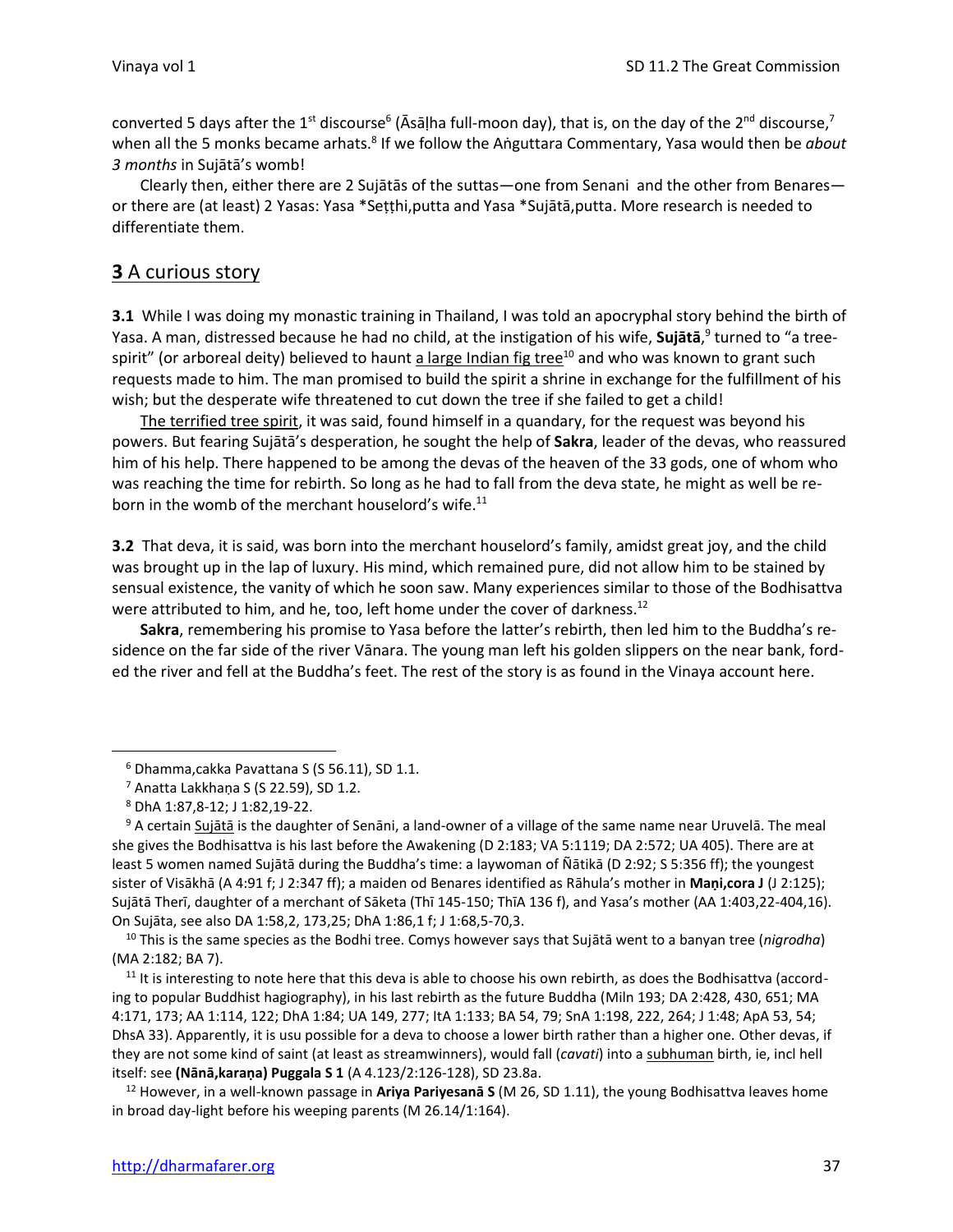There is, however, no mention here of the name of Yasa's mother nor that of his wife. There is no mention that Yasa's mother made any food offering to the Bodhisattva. Unfortunately, I am unable to ascertain the exact source of this apocryphal story.<sup>13</sup>

## **4** Yasa's life as a model

The 7 th chapter of **the Mahā Khandhaka** of the Pali Vinaya called the "Account of the Going-forth" (*pabbajjā kathā*) contains the details of Yasa's luxurious life and his subsequent renunciation (V 1:15 ff). **T W Rhys Davids and H Oldenberg** are of the opinion that "a well-known scene of the Bodhisatta has evidently been represented after the model of this story .... Nowhere in the Pali Pitakas is the story told about the Bodhisatta himself." (V:RDO 1:102 n2)

The account is indeed a stereotype passage, but it is found in the Pali Piṭakas in reference to the Bodhisattva<sup>14</sup> and also in the Commentaries (eg J 1:58). Therefore, it is not true to say that Yasa's luxurious life was replicated as or used as a model superimposed onto the Bodhisattva's life (pace Thomas 1949: 90 n 1). This stock passage is also found in the account of the past Buddha Vipassī (D 2:21).

## **5** Did Yasa exist?

We may now ask whether the Vinaya account of Yasa's life was modelled along that of the Buddha? No such account of the Buddha is, however, found in the Canon. This seems more probable, for we find the stock passage again in relation to Anuruddha's early life (V 2:180). It is likely that, after the Buddha's time, in an attempt to compile a more complete Buddha-life, the redactors decided to include this stock account in it.

Although Yasa is mentioned only a couple of times in the Canon, it would be wrong to conclude that he never existed. On the contrary, we might ask why he is mentioned at all, especially with such scanty details about him. It is very likely that some canonical details about him have been lost. As complete as the Pali Canon may be, it does not contain all the accounts of the Buddha's 45 years of public ministry.

## **6** Sending of the first missioners

The closing section here [SD 11.2(11)] is the most important passage, the locus classicus, of **Buddhist missiology**, that is, the passage on the great commission (*mahā,cārika*), the sending out of the 1st missioners to spread the Dharma. This declaration testifies to Buddhism as *the 1 st world missionary religion*. It has a wealth of details that gives the key points of mission and the missioner. In short, it is a public declaration of the Buddha as a world-teacher of wisdom and compassion, that is, the  $1<sup>st</sup>$  world teacher of the path of awakening and freedom.

— — —

 $13$  This story, if it exists, may be found in one of the hagiographical biographies of the Buddha written in Sri Lanka or SE Asia. If you know the source of this story, please contact me at *dharmafarer@gmail.com* or the SD editor (quoting "SD 11.2 (3).")

<sup>14</sup> M 1:504; A 1:146; Mvst 2:115 f.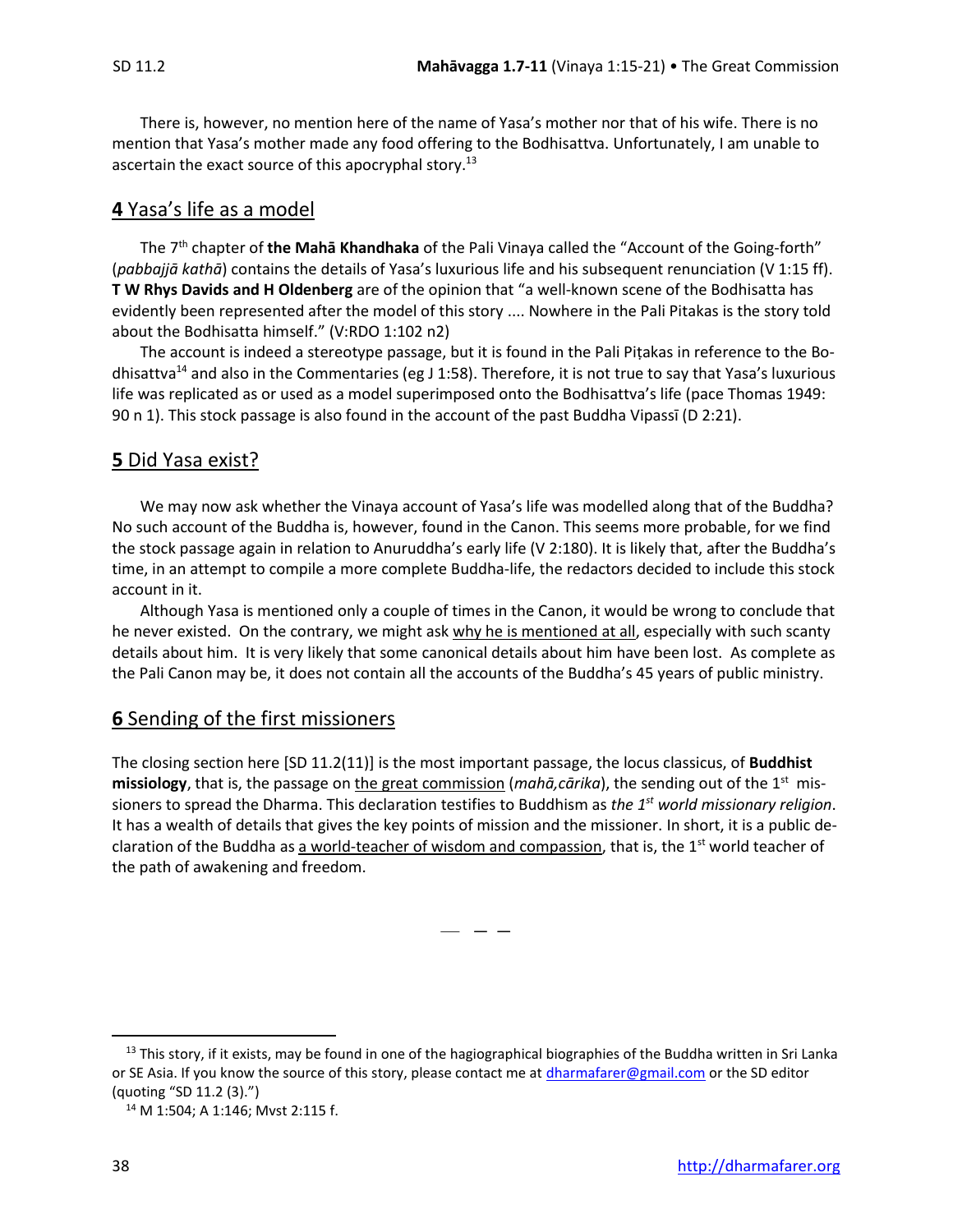## **SD 11.2(7) Yasa Pabbajjā**<sup>15</sup>

Yasa's Going-forth | Mv 1.7.1-15 (V 1:15-18) Themes: Yasa's samvega, renunciation, awakening, and the first 3-refuge layman

### Yasa's renunciation

**[15] 1** At that time in Benares, there was **a seth's son**, <sup>16</sup> a delicate son of family named **Yasa**.

He had 3 mansions:<sup>17</sup> one for the cold season, one for the hot season and one for the rains. In the rains mansion, during the 4 months of the rains, he was waited upon by only female musicians,<sup>18</sup> and did not come down to the ground floor of the mansion<sup>19</sup> during those months.<sup>20</sup>

And then, while Yasa, the son of family, was given over to the pleasures of the 5 senses, engrossed in them,<sup>21</sup> being attended to with such care,<sup>22</sup> he fell asleep, and his attendants, too, fell asleep, and an oil-lamp burned all night. $23$ 

**2** Then, Yasa, the son of family, having woken suddenly (before the rest),<sup>24</sup> saw his own attendants sleeping,

<sup>16</sup> "A merchant's son," *seṭṭhi,putta.* Horner says that he is so called while his father, the *seṭṭhi,* is alive, but after whose death, he would inherit that professional title (V:H 4:xlvii, 42 n4). A *seṭṭhi* is a financier, fund manager or entrepreneur: see SD 3.15 (1.1.2); also Chakravarti 1987:10.

<sup>17</sup> A *pāsāda* is prob a long storied mansion (S 51.14/5:270; VA 654; see V:H 2:16 n5, n6). **Jonathan S Walters**, in his journal article, "Suttas as History: Four approaches to the *Sermon on the Noble Quest* (Ariyapariyesanasutta)" (*History of Religions,* 1993) notes that the sutta "is full of startling silences: here we have no Suddhodana, no Mahā, māyā, no Mahāpajāpatī Gotamī, no Yasodharā and Rāhula, no pleasure palace, no women of the harem, no four signs…" (1993:276). The story of Suddhodana as a powerful and wealthy king is very likely a later legend: it is clear from the suttas that the Sakyas were vassals (*anuyuttā*) of king Pasenadi of Kosala (D 27,8/3:83). In **Pabbajjā S**, the young ascetic Siddhattha tells Bimbisāra that he (Siddhattha) is a "Kosala-dweller" (*Kosala niketino*), connoting that the Sakyas are a part of Kosala (Sn 422). Furthermore, in **Dhamma,cetiya S** (M 89), Pasenadi tells the Buddha, "The Blessed One is a kshatriya and I am a kshatriya; the Blessed One is a Kosalan (*Kosalaka*) and I am a Kosalan" (M 89,- 19/2:124). **Ambaṭṭha S** (D 3, SD 21.3) gives a clear hint of the republican system of the Sakyas followed by a delightful analogy of the quail (D 3.1.13 f/1:91). See AK Warder, *Indian Buddhism,* 1970:45. As such, it is better to translate *pāsāda* as "mansion" rather than "palace."

<sup>18</sup> "By only female musicians," *nippurisehi turiyehi,* lit "unmanned music," possibly "divine music." The Thai trs give it as ไม่มีบุรุษเจือปน, "with no humans involved" (BUDSIR, Dhammadāna). However, from the context of the following para [2], it is clear that women are meant. Comy says that not only the musicians, but all duties in the mansion, incl door-keepers, were filled by women. His father had provided him with these three mansions and the harem of women hoping to keep him in the home life and distract him from any thought of renunciation. (DA 2:455 = MA 3:215 f). See D:R 2:18 n1.

<sup>19</sup> "Did not come down to the ground floor of the mansion," *na heṭṭhā … pāsādaṁ orohati*: see DPL: heṭṭhā. Alt tr "did not come down from the mansion."

<sup>20</sup> This passage on the 3 mansions is also found in **Mahâpādana S** (D 14,38/2:21), SD 49.8a.

<sup>21</sup> "Given over to ... engrossed in," *samappitassa samaṅgībhūtassa.* These are very powerfully suggestive words in this context: *samappita* is pp of *sam + appeti* (to hand over; to pour, flow into); *samaṅgī* is *sam + aṅgī* ("endowed with limbs," endowed with, possessing, enjoying); *bhūta* here simply shows a state of being.

<sup>22</sup> "With such care," *paṭikacc'eva.* See foll n.

 $23$  This small detail that a single "oil-lamp burned all night," suggesting a dimly lit atmosphere, is vital in creating a surrealistic vision that appears before Yasa when he suddenly awakens in the middle of the night.

 $15$  This title actually ends the section (in the oral tradition), but is inserted here in keeping with the scribal tradition.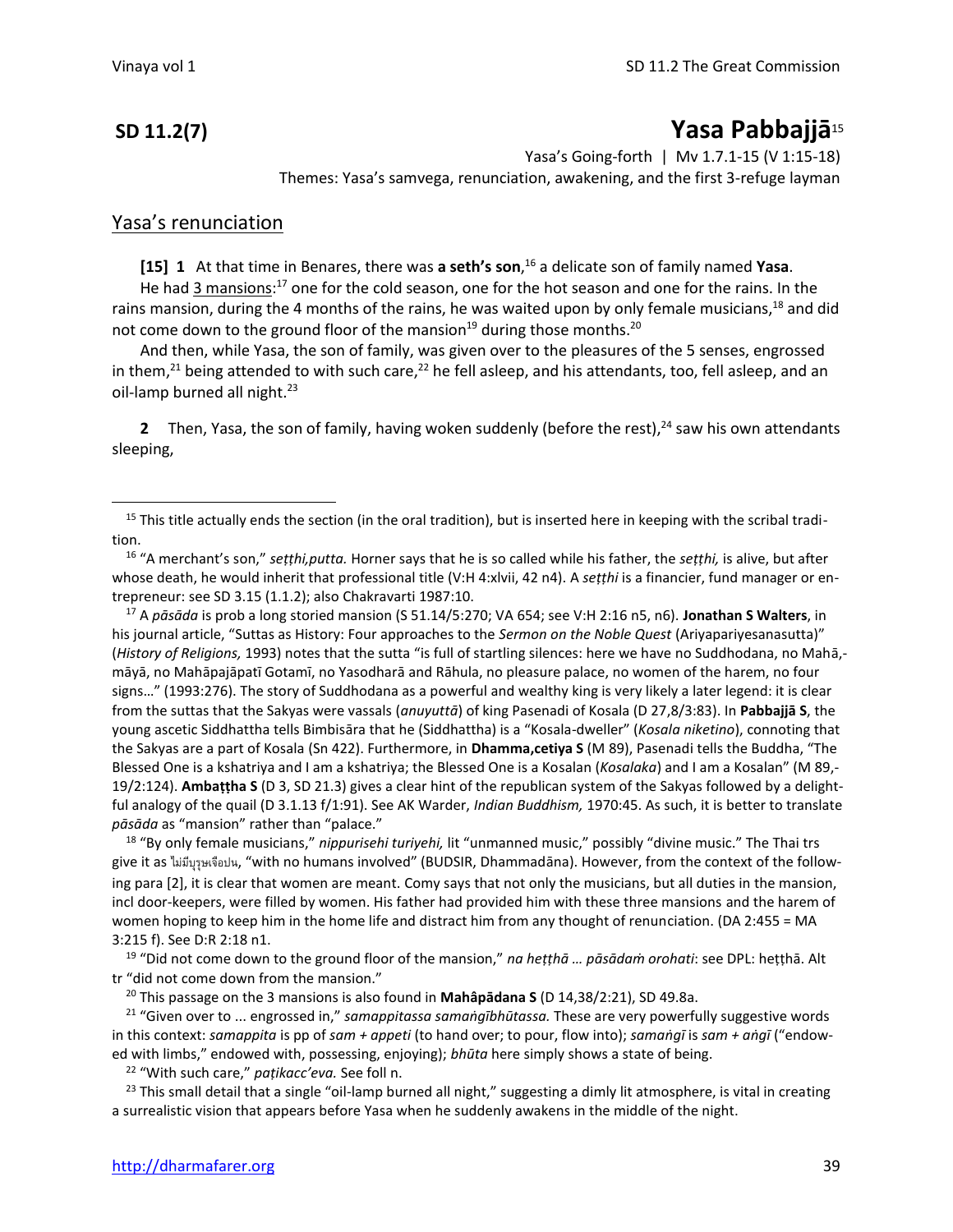one with a lute (*vīṇā*) under her armpit,

one with a tabour<sup>25</sup> at her neck,

one with a drum<sup>26</sup> under her armpit,

one with dishevelled hair,

one drooling, one muttering—

one would think it was a charnel ground within the arm's reach!<sup>27</sup>

2.2 Seeing this, he felt the danger [wretchedness],<sup>28</sup> his mind was set in revulsion.<sup>29</sup>

Then, Yasa, the son of family, uttered <u>a solemn utterance</u>:<sup>30</sup>

"**Oh what trouble indeed! Oh what affliction indeed!**" *upaddutaṁ vata bho, upassatthaṁ vata bho* [§4.2]

**3** Then, Yasa, the son of family, having put on his golden sandals, approached the door of his house. Non-humans opened the doors, $31$  thinking,

"*Let there be no hindrance for his going forth from the household life into homelessness!"*

Then, Yasa, the son of family approached the city gate. Non-humans opened the gate, thinking,

*"Let there be no hindrance for his going forth from the household life into homelessness!*" 32

Then, Yasa, the son of family, went to the Deer Park at Isipatana.

## Yasa's realization

**4** Now at the time, the Blessed One, having risen from the night, early at dawn, was walking up and down in the open.<sup>33</sup> The Blessed One saw **the son of family, Yasa**, coming in the distance.

Having seen him, the Blessed One stepped out of the walk-way<sup>34</sup> and sat down on a prepared seat.

4.2 Then, Yasa, the son of family, when he was near the Blessed One, made the solemn utterance: "**Oh, what trouble indeed! Oh, what affliction indeed!**"

4.3 Then, the Blessed One made this inspired utterance<sup>35</sup> to Yasa, the son of family:

<sup>26</sup> "Drum," *āḷambara*, a drum with a deep resounding sound, like thunder; see CPD.

<sup>27</sup> "Within the hand's reach," *hattha,pattaṁ.* The whole sentence, *hattha,paṭṭaṁ susānaṁ maññe* lit, means "one would think that one's hand has touched a charnel ground." A related expression is *hattha,pāsa,* lit "the side of the hand," ie within arm's length: close enough to entail an offence (V 3:200, 4:47, 82, 95, 221, 230). When monks are performing a sangha-act, they must sit close together *hattha,pāsa*-wise. It is defined by Vinaya,vinicchaya Ṭīkā as *aḍḍhateyya,ratana-p,pamāṇa,desaṁ*, 2½ ratanas (ie 2½ cubits), probably meaning from the shoulderjoint to the middle finger-tip: see Ñānamoli 1994: 141.

<sup>28</sup> "Danger," *ādīnava.*

<sup>29</sup> *Nibbidā*: see *Nibbidā*, SD 20.1.

30 "Uttered a solemn utterance," *udānaṁ udānesi.* UA explains that *udāna* usu denotes an inspired statement of joy (*pīti*), but here refers to an expression of religious emotion (*saṁvega*), of shock and revulsion (UA 2,15-23). Cf Udāna (U), the 3<sup>rd</sup> of the 15 books of the Khuddaka Nikāya. On *saṁvega:* SD 1.11 (3); SD 9 (7.6).

<sup>31</sup> "Non-humans" (*amanussā*) here refers to the devas of the heaven of the 33 (*tāva,tiṁsa*). This fascinating detail concurs with the tradition that Yasa was a deva of the 33 gods in his previous life. See Intro 3.

 $32$  The devas' intercession may be understood as the ripening of Yasa's good karma.

 $33$  This walking is both a meditation as well as a mild exercise.

<sup>34</sup> "Walk-way," *caṅkamā,* or ambulatory*,* which could also be a cloister or arcade (V 1:15, 182, 2:220; D 1:105; S 1:212; A 1:114, 183, 3:29, 4:87)*,* also tr as gerund "walking" (S 4:104).

<sup>35</sup> "Inspired utterance," *udāna,* same word as for "solemn utterance" [§2.2]. Notice their contextual senses.

<sup>24</sup> "Suddenly" (Be Se *paṭikacc'eva,* Ce Ee paṭigacc'eva) also "first, previously"; both readings are absol of *paṭikar*oti, "counteract; anticipate." Either word has 2 senses; for the 1<sup>st</sup> sense, see prec n.

<sup>25</sup> "Tabour," *mudiṅga* (Skt *mṛdaṅga*), ie the mirutangkam, a kind of barrel drum. For discussion on this instrument, see **Aṇi S** (S 20.7.2) n, SD 11.13.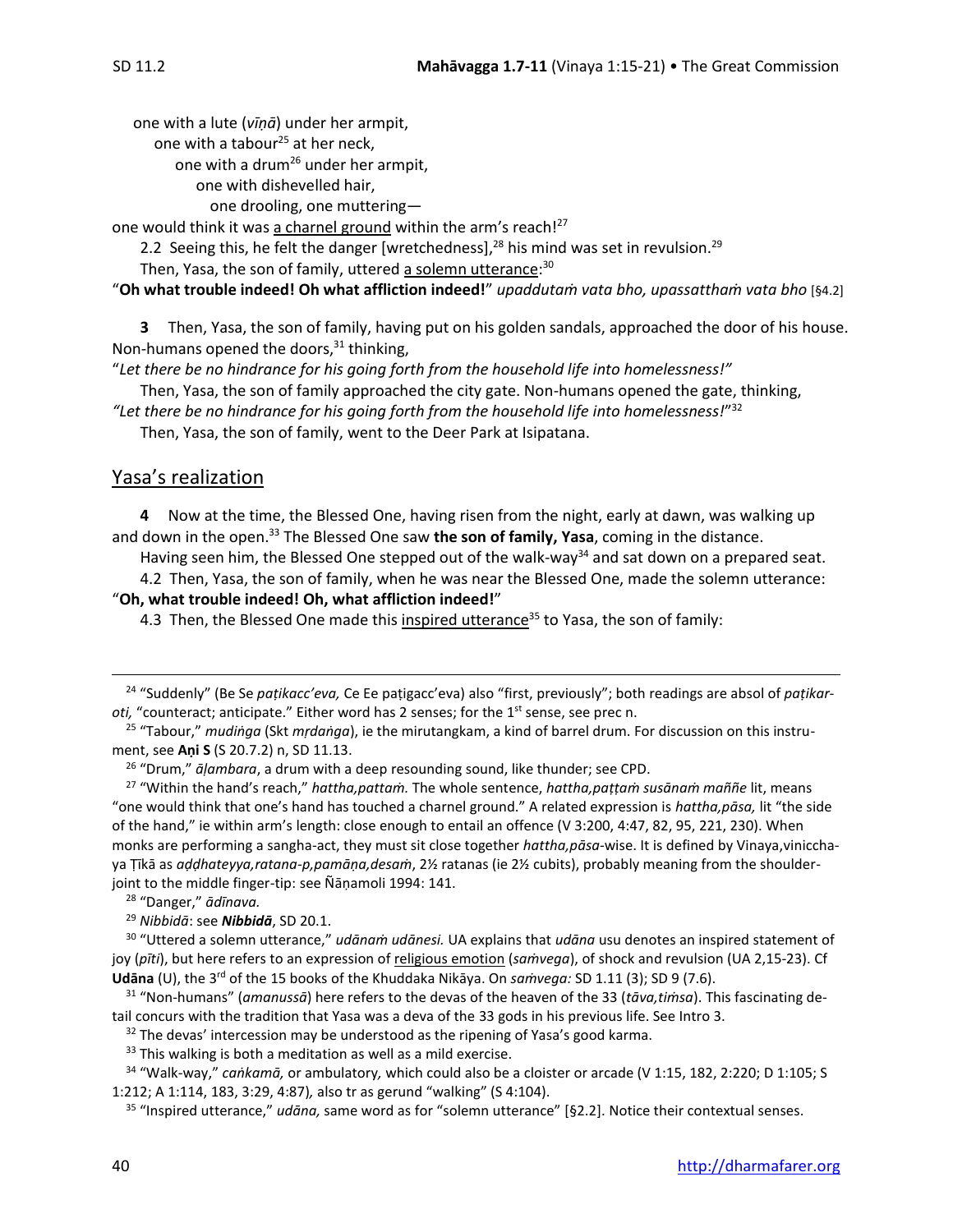"**This, Yasa, is** *no* **trouble, indeed; this is** *no* **affliction!**" *idaṁ kho yasa anupaddutaṁ, idaṁ anupassatthaṁ* Come, Yasa, sit down: I will show you the Dharma."

**5** Then, Yasa, the son of family, thought:

"I hear that this is no trouble, I hear that this is no affliction,"

joyful, uplifted, he took off his golden sandals, approached the Blessed One, saluted him and sat down at one side.

While Yasa, the son of family, was seated at one side, the Blessed One gave him **a progressive talk**  (on the Dharma), that is to say:

| he presented                                                 |                    | (pakāsesi)                            |
|--------------------------------------------------------------|--------------------|---------------------------------------|
| a talk on                                                    | giving,            | dāna,katha                            |
| a talk on                                                    | moral virtue,      | sīla,kathā                            |
| a talk on (the joys of)                                      | heaven,            | sagga, kathā                          |
| and explained to him the dangers of<br>its degrading nature, | sensual pleasures, | kāmānam ādīnavam<br>okāram sankilesam |
| the advantages of                                            | renunciation.      | nekkhamme ānīsamsam                   |

**6** When the Blessed One **[16]** knew of Yasa, the son of family,

that his mind was malleable, pliable, free from hindrances, uplifted, clear, [§6] he explained the Dharma-teaching common to all the Buddhas:

suffering, its arising, its ending, the path.<sup>36</sup>

YASA ENTERS THE PATH

Just as a clean cloth free of any black spot easily takes a dye,

even so, just as he sat right there, the stainless, spotless **Dharma-eye**<sup>37</sup> arose in him, thus:

"Whatever is of the nature to arise, all that is of the nature to end."

### The first 3-refuge layman

**7** Then, the mother of Yasa [yasa, mātā],<sup>38</sup> the son of family, having gone up the mansion and not seeing Yasa, the son of family, approached the merchant houselord [*yasa,pitā*]. <sup>39</sup> Having approached the merchant houselord, she said:

"Houselord, your son, Yasa, is not to be seen."

Then, the merchant houselord, having sent messengers on horseback in the 4 quarters, went himself to the Deer Park at Isipatana.

The merchant houselord saw the tracks of the golden sandals and followed them.

**8** The Blessed One saw the merchant houselord coming in the distance, and it occurred to the Blessed One:

"What if I were to create a psychic wonder so that the merchant houselord, seated here, would not see Yasa, the son of family, seated here?"

Then, the Blessed One created a psychic wonder to that effect.

<sup>36</sup> Ie. The 4 noble truths. For details, see **Dhamma,cakka Pavattana S** (S 56.11), SD 1.

<sup>37</sup> "Dharma-eye," *dhamma,cakkhu,* ie one of the first 3 paths, usu streamwinning (*sotâpatti*) (DA 1:237, 278).

<sup>&</sup>lt;sup>38</sup> Notice that *no* name is mentioned, only her relationship to Yasa.

<sup>39</sup> "Merchant houselord," *seṭṭhi,gahapati*, a leading and wealthy businessman, financier or entrepreneur, with a large number of people in his employ*.* See Chakravarti 1987:77-79.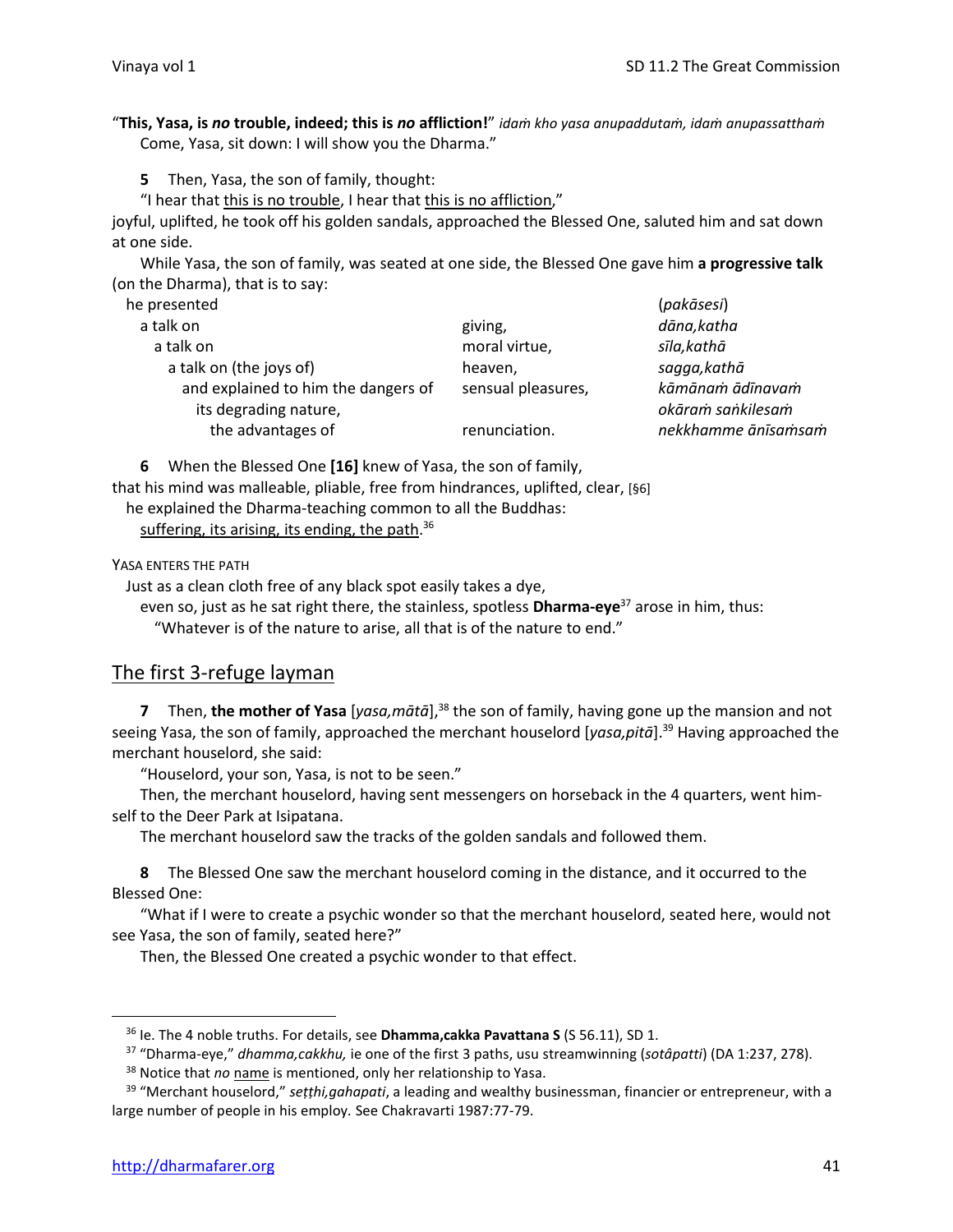**9** Then, the merchant houselord approached the Blessed One. Having approached, he said this to the Blessed One:

"Bhante, has the Blessed One seen Yasa, the son of family?"

"Well then, houselord, sit down. Perhaps sitting here, you may **see<sup>40</sup>** Yasa, the son of family, sitting here."

Then, the merchant houselord, thinking:

"I hear that if I were to sit here I might *see* Yasa, the son of family, sitting here," joyful, uplifted, he saluted the Blessed One and sat down at one side.

**10** As **the merchant houselord** was seated at one side, the Blessed One gave him **a progressive talk** (on the Dharma), that is to say: [§5]

he presented

| giving,            |
|--------------------|
| moral virtue,      |
| heaven,            |
| sensual pleasures, |
|                    |
| renunciation.      |
|                    |

10.2 When the Blessed One knew of the merchant houselord, that his mind was malleable, pliable, free from hindrances, uplifted, clear, [§6] he explained the Dharma-teaching common to all the Buddhas: suffering, its arising, its ending, the path.

YASA'S FATHER ENTERS THE PATH

Just as a clean cloth free of any black spot easily takes a dye,

even so, just as he sat right there, the stainless, spotless **Dharma-eye** arose in him, thus: "Whatever is of the nature to arise, all that is of the nature to end."

10.3Then, the merchant houselord,

having seen the Dharma, having mastered the Dharma, having known the Dharma,

having immersed himself in the Dharma,

having crossed over doubt, having cleared away uncertainty,

having won moral courage, independent of others in the Teacher's teaching, <sup>41</sup> said this to the Blessed One:

"Excellent, bhante! Excellent, bhante!

Just as if, bhante, one were to place upright what had been overturned, or

were to reveal what was hidden, or

were to show the way to one who was lost, or

were to hold up a lamp in the dark so that those with eyes could see forms,

in the same way the Blessed One has, in numerous ways, made the Dharma clear.

I, bhante, go to the Blessed One for refuge, to the Dharma, and to the community of monks.

<sup>40</sup> There is a beautiful wordplay on **see** as spoken by the merchant houselord and by the Buddha.

<sup>41</sup> "Having seen the Dharma … in the Teacher's teaching," *diṭṭha,dhammo patta,dhammo vidita,dhammo pariyogaḷha,dhammo tiṇṇa,vicikiccho vigata,kathaṁ,katho vesārajja-p,patto apara-p,paccayo satthu,sāsane.* As at **Ambaṭṭha S** (D 3,2.22/1:110). This shows that Yasa's father has become a learner (one of the first 3 paths). This is confirmed in §12: "What do you think, houselord, that Dharma seen by Yasa, the son of family, with the knowledge of one with the training, with the vision of one with the training, even so it is by you."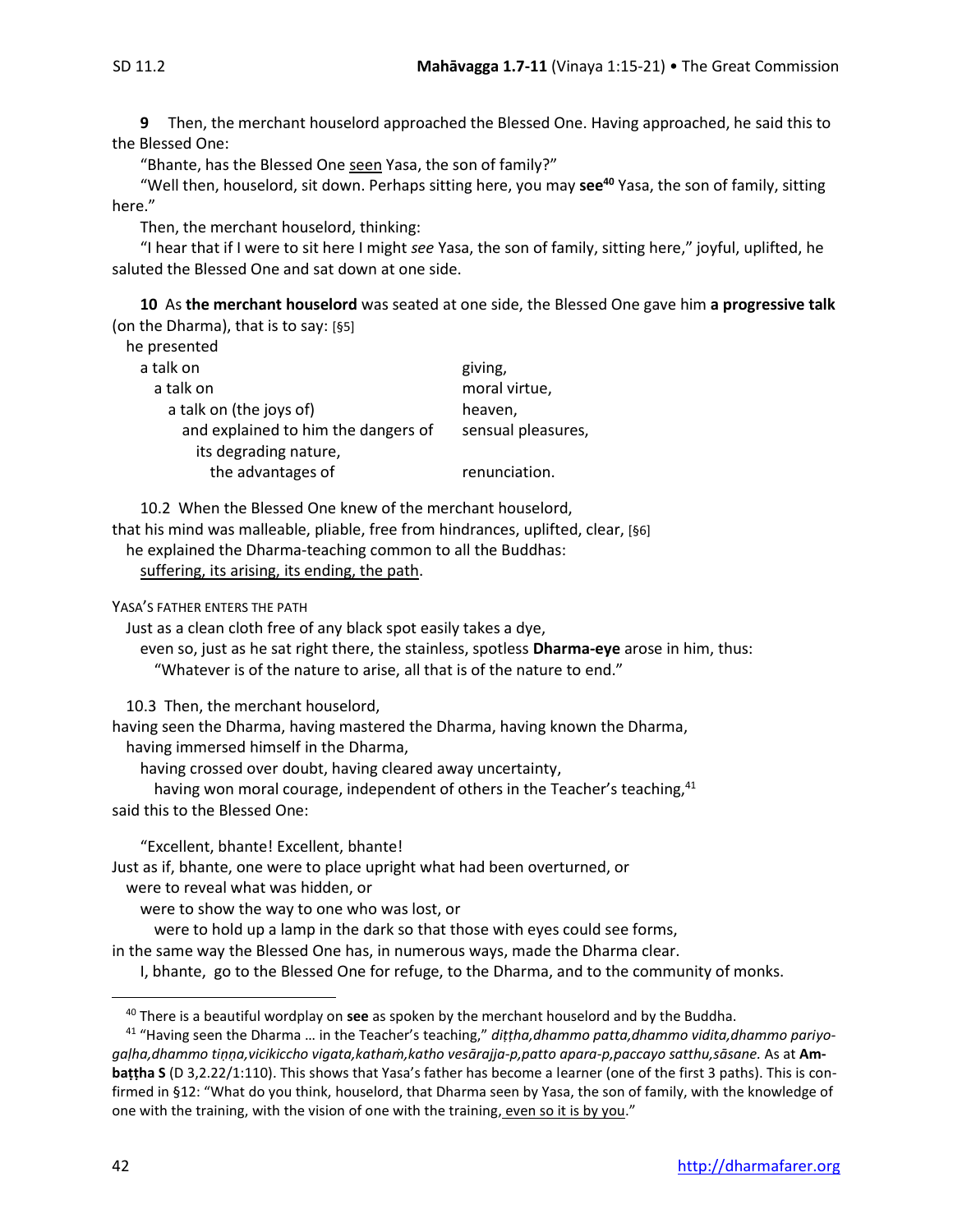May the Blessed One remember me as a layman who has gone to him for refuge from this day forth for life."

So he became the first 3-refuge layman<sup>42</sup> [17] in the world.

## Yasa's arhathood

**11** Then, while the father of Yasa, the son of family, was being taught the Dharma, he [Yasa] was reviewing his level as it was seen, as it was known, his mind was **freed from the mental influxes**, <sup>43</sup> freed from clinging.

Then, this thought occurred to the Blessed One:

"While the father of Yasa, the son of family, was being taught the Dharma,

he [Yasa] was reviewing his level as it was seen, as it was known,

his mind was freed from the mental influxes, freed from clinging.

Now, Yasa, the son of family, having turned away from the low life,

is one incapable of enjoying sensual pleasures as he formerly did as one living in a house.

What if I were to put an end to the psychic wonder?"

Then, the Blessed One put an end to the psychic wonder.

**12** Then, the merchant houselord **saw** Yasa, the son of family, sitting down.

Seeing Yasa, the son of family, he said this to him:

"Dear Yasa, your mother, filled with grief, has been crying. Give life to your mother."

KNOWLEDGE AND VISION OF THE TRAINING

Then, Yasa, the son of family, looked towards the Blessed One.<sup>44</sup>

12.2 Then, the Blessed One said this to the merchant houselord:

"What do you think, houselord, that **Dharma has been seen by Yasa**, the son of family,

with the **knowledge** of the training, with the **vision** of the training, <sup>45</sup> even so have you, too.

As he [Yasa] was reviewing his level as it was seen, as it was known,

his mind was freed from the mental influxes, freed from clinging.<sup>46</sup>

<sup>42</sup> "Three-refuge lay follower," *upāsako … te,vāciko,* lit "a lay follower by the 3-word formula." With the group of 5 monks becoming arhats, the sangha is established in the world.

<sup>43</sup> "Mental influxes," *āsava.* The term *āsava* (lit "inflow, outflow") comes from *ā-savati* "flows towards" (ie either "into" or "out" towards the observer). It has been variously translated as taints ("deadly taints", RD), corruptions, intoxicants, biases, depravity, misery, evil (influence), or simply left untr. The Abhidhamma lists 4 *āsava*: the influx of (1) sense-desire (*kām'āsava*), (2) (desire for eternal) existence (*bhav'āsava*), (3) views (*diṭṭh'āsava*), (4) ignorance (*avijjâsava*) (D 16.2.4, Pm 1.442, 561, Dhs §§1096-1100, Vbh §937). These 4 are also known as "floods" (*ogha*) and "yokes" (*yoga*). The list of 3 influxes (omitting the influx of views) [43] is probably older and is found more frequently in the Suttas (D 3:216, 33.1.10(20); M 1:55, 3:41; A 3.59, 67, 6.63). The destruction of these āsavas is equivalent to arhathood. See BDict under *āsava*.

<sup>44</sup> Out of respect for the Buddha, his new found teacher, Yasa awaits the Buddha's instruction and reply.

<sup>45</sup> "With the knowledge of the training … the vision of …" (*sekhena ñāṇena sekhena dassanena*) (all MSS). Technically, *sekhena* should read *asekhena,* ie, "the non-learner's" knowledge and vision, since Yasa is now an arhat. My understanding is that at this nascent stage, the Buddha does *not* distinguish between *sekha* [*sekkha*] and *asekha* [*asekkha*]*,* ie, "the training" (*sikkha*) is taken as a whole, that Yasa has *fulfilled* the training. On *sekha* + *asekha,* see Sadd 331,14 (§15.82); **Sekha S** (M 53), SD 21.14 (2); **(Sekha) Uddesa S** (A 3.85), SD 3.3(2). See §12.3b n.

 $^{46}$  Sāriputta similarly attained arhathood as the result of listening to the Buddha teach another, ie the Vedanā,pariggaha S (ie **Dīgha,nakha S**, M 74), SD 16.1, to Dīgha,nakha; Nanda the cowherd, while listening to **Dāru-k,khan-**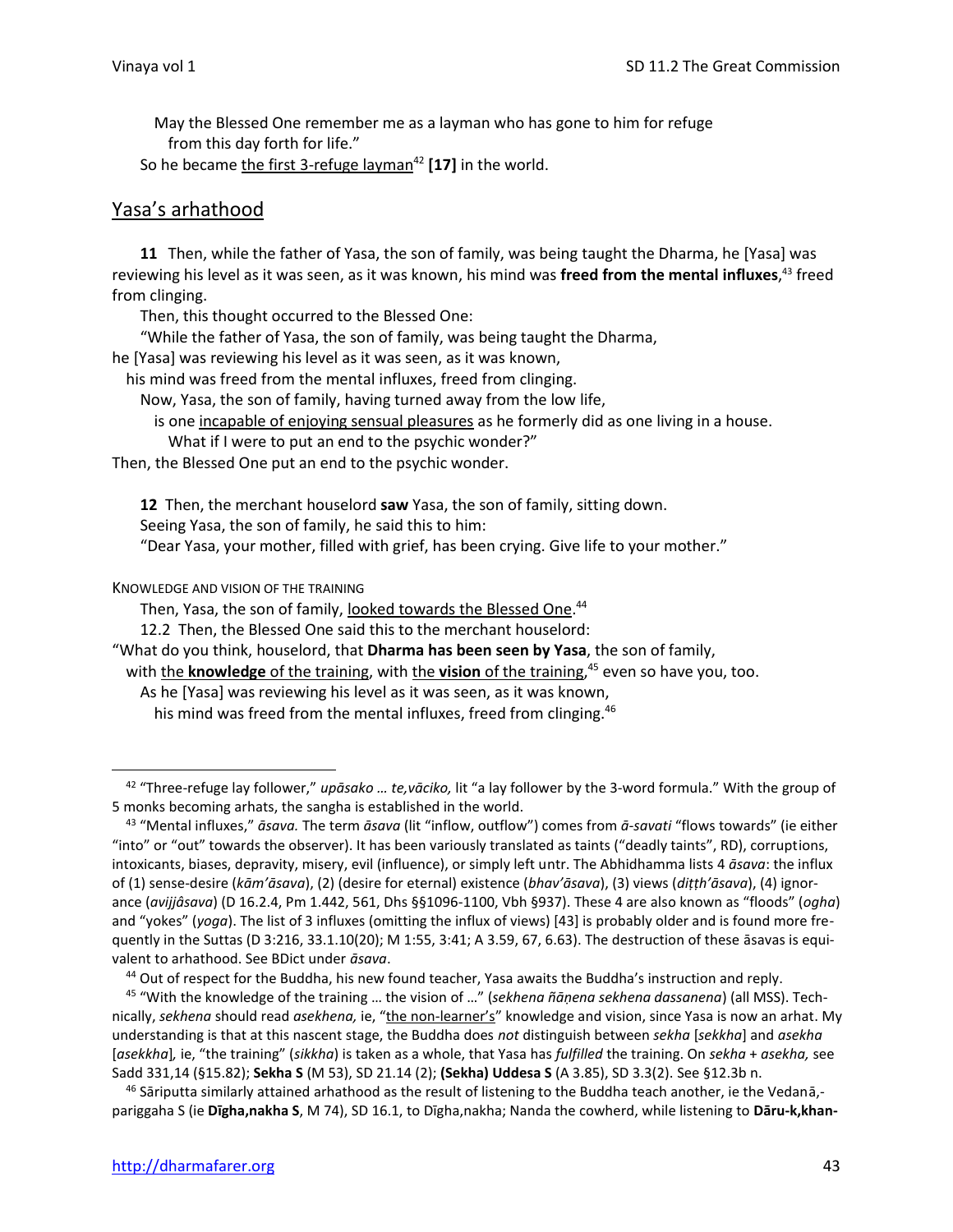What do you think, houselord, is one who has turned away from the low life capable of enjoying sensual pleasures as he formerly did as one living in a house?" "No indeed, Blessed One."

12.3 "The Dharma, houselord, has been seen by Yasa, the son of family, With **the** *knowledge* **of the training**, with **the** *vision* **of the training**, even so it is by you.<sup>47</sup> He was reviewing his level as it was seen, as it was known,

his mind was freed from the mental influxes, freed from clinging.

Now, Yasa, the son of family, having turned away from the low life,

is **one incapable of enjoying sensual pleasures** as he formerly did as one living in a house."

**13** "Blessed One, it is a gain for Yasa, the son of family, a good gain, bhante, for Yasa, the son of family, in that his mind is freed from the mental influxes, freed from clinging!

Bhante, may the Blessed One consent to a meal from me tomorrow, with Yasa, the son of family, as attendant? "

The Blessed One consented by his silence.

Then, the merchant houselord, having received the Blessed One's consent,<sup>48</sup> rose from his seat, saluted the Blessed One and, keeping his right side towards him, left.

## Yasa's going-forth

**14** Then, not long after the merchant houselord had left, Yasa, the son of family said this to the Blessed One:

"Bhante, may I receive the going forth before the Blessed One. May I receive the ordination?"<sup>49</sup> "**Come, bhikshu!**" said the Blessed One, "**Well-taught is the Dharma. Live the holy life!**" 50 This [18] was the venerable's ordination. There were then 7 arhats in the world.<sup>51</sup>

 $-$ 

<sup>47</sup> *Sekhena ñāṇena sekhena dassanena dhammo diṭṭho seyyathā'pi tayā.* In the trs, apparently only Rhys Davids & Oldenberg (1885) noticed this Pali difficulty here, noting that *sekha* is "a person who has attained to any stage in the Noble Eightfold Path (such as *sotipattiphala* etc) inferior to the higher (Arahatship)" (V:RO 1:107 n1). The usual (later canonical) meaning of *sekha* is "learner," ie, any of those who have attained the path short of an arhat (ie a streamwinner, a once-returner or a non-returner). See §12.2c n.

<sup>48</sup> "Received the … consent," *adhivāsanaṁ viditvā,* lit "having known the consent." Alt tr: "having known that … has consented."

<sup>49</sup> *Labheyyâhaṁ bhante bhagavato santike pabbajjaṁ, labheyyâhaṁ upasampadaṁ.* SD 45.16 (0.1.4, 1.2.2).

<sup>50</sup> The ordination formula reads: Se *Ehi bhikkhu. Svākkhāto dhammo, cara brahma,cariyaṁ,* but Be, Ce, Ee add: *sammā dukkhassa anta,kiriyāya* ("for the utter ending of suffering")*.* Se notes: "Some places (editions) have added '*sammā dukkhassa anta,kiriyāya*' here, but the venerable has done away with suffering. As such, this (phrase) is out of place, since there is no further task (of working towards liberation) for him (*imasmiṁ ṭhāne katthaci sammā dukkhassa anta,kiriyāyâ ti pakkhittaṁ | tam pana yasmā ten'āyasmatā dukkhassanto kato ahosi n'atthi tassa uttariṁ karaṇīyaṁ tasmā atirekanti daṭṭhabbaṁ*)." Cf Mv 1.7.14 (SD 11.2(7)); Mv 1.9.4 (SD 11.2(9)); Mv 1.10.4 (SD 11.2- (10).) On other *ehi,bhikkhu* ordinations, see **Aṅgulimāla S** (M 86,6.5/2:100 = Tha 870, SD 5.11; MA 3:334; ThaA 3:69); **Sela S** (M 92 = Sn 3.7), Comy (MA 3:405 f; SnA 2:455 f); **Sunīta** (Tha 625). See also VA 1:240-243; AA 1:190; AAṬ:Be 2:69-74; SnA 1:294; 2:569; DhA 1:87, 2:32; ThaA 3:203; ApA 87, 270; BA 19 f; J 1:82. Cf §§9.4 & 10.4 below on the ordination formulas there. On *ehi,bhikkhuṇī* ordination, see ThīA 297 f. See also **Aṅgulimāla S** (M 86,6 = Tha 870) n, SD 5.11. On the *ehi,bhikkhu* formula, see SD 45.16 (1).

<sup>51</sup> That is, the group of 5 monks, Yasa, and the Buddha himself.

**dha S 1** (S 35.200/4:181) being addressed to the monks, requests right there to join the Order: he prob had attained streamwinning (SD 28.5).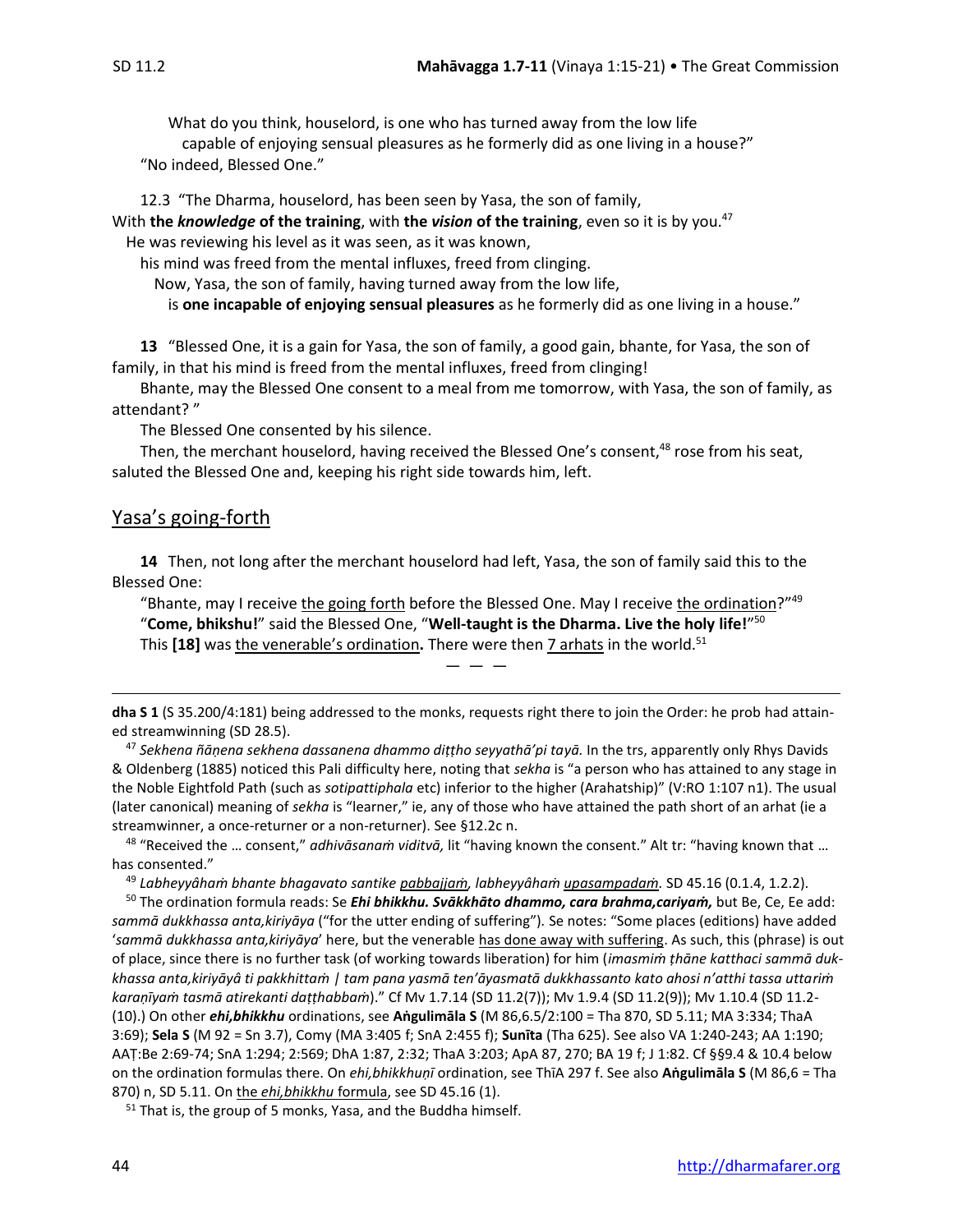## **SD 11.2(8) Paṭhama Te,vacikā Upāsikā**<sup>52</sup>

The First 3-refuge Laywomen  $\mid$  Mv 1.8.1-4 (V 1:18) Theme: The conversion of Yasa's family, and the first 3-refuge laywomen

**1** Then, the Blessed One, having dressed himself in the morning and taking robe and bowl, with

venerable Yasa, the son of family, as attendant, went to the merchant houselord's house for alms. Having gone there, he sat down on the prepared seat.

Then, **the venerable Yasa's mother and his former wife** approached the Blessed One. Having approached the Blessed One, they saluted him and sat down at one side.

**2** The Blessed One gave them **a progressive talk** (on the Dharma), that is to say: [Mv 1.7.5] he presented

| a talk on                                                                                                   | giving,            |
|-------------------------------------------------------------------------------------------------------------|--------------------|
| a talk on                                                                                                   | moral virtue,      |
| a talk on (the joys of)                                                                                     | heaven,            |
| and explained to them the dangers of                                                                        | sensual pleasures, |
| its degrading nature,                                                                                       |                    |
| the advantages of                                                                                           | renunciation.      |
| 2.2 When the Blessed One knew that they were ready,                                                         |                    |
| والمستلأل المتناور ويسترد والمتناول والمتمسك والمتعاط والمتلقي والماسمة المستور والمستنقص والمستنقص والقاعس |                    |

that their minds were malleable, pliable, free from hindrances, uplifted, clear, [§6]

he explained the Dharma-teaching common to all the Buddhas:

suffering, its arising, its ending, the path.

YASA'S MOTHER AND EX-WIFE ENTER THE PATH

Just as a clean cloth free of any black spot easily takes a dye,

even so, just as they sat right there, the stainless, spotless **Dharma-eye** arose in them, thus: "Whatever is of the nature to arise, all that is of the nature to end."

**3** Then, they, having seen the Dharma, having mastered the Dharma, having known the Dharma, having found a fully firm footing in the Dharma,

having crossed over doubt, having cleared away uncertainty,

having won moral courage, independent of others in the Teacher's Teaching,

said this to the Blessed One:

"Excellent, bhante! Excellent, bhante!

Just as if, bhante, one were to place upright what had been overturned, or

were to reveal what was hidden, or

were to show the way to one who was lost, or

were to hold up a lamp in the dark so that those with eyes could see forms,

in the same way the Blessed One has, in numerous ways, made the Dharma clear.

We, bhante, go to the Blessed One for refuge, to the Dharma, and to the community of monks.

May the Blessed One remember us as laywomen who have gone to him for refuge from this day forth for life."

So they became the first 3-refuge laywomen $53$  in the world.

 $52$  This title actually ends the section (in the oral tradition) but is inserted here following the scribal tradition.

<sup>53</sup> "Laywomen," (*upāsikā*). See V 1:19; cf A 1:26; J 1:68 ff; SnA 154; D 2:135; AA 1:401 ff.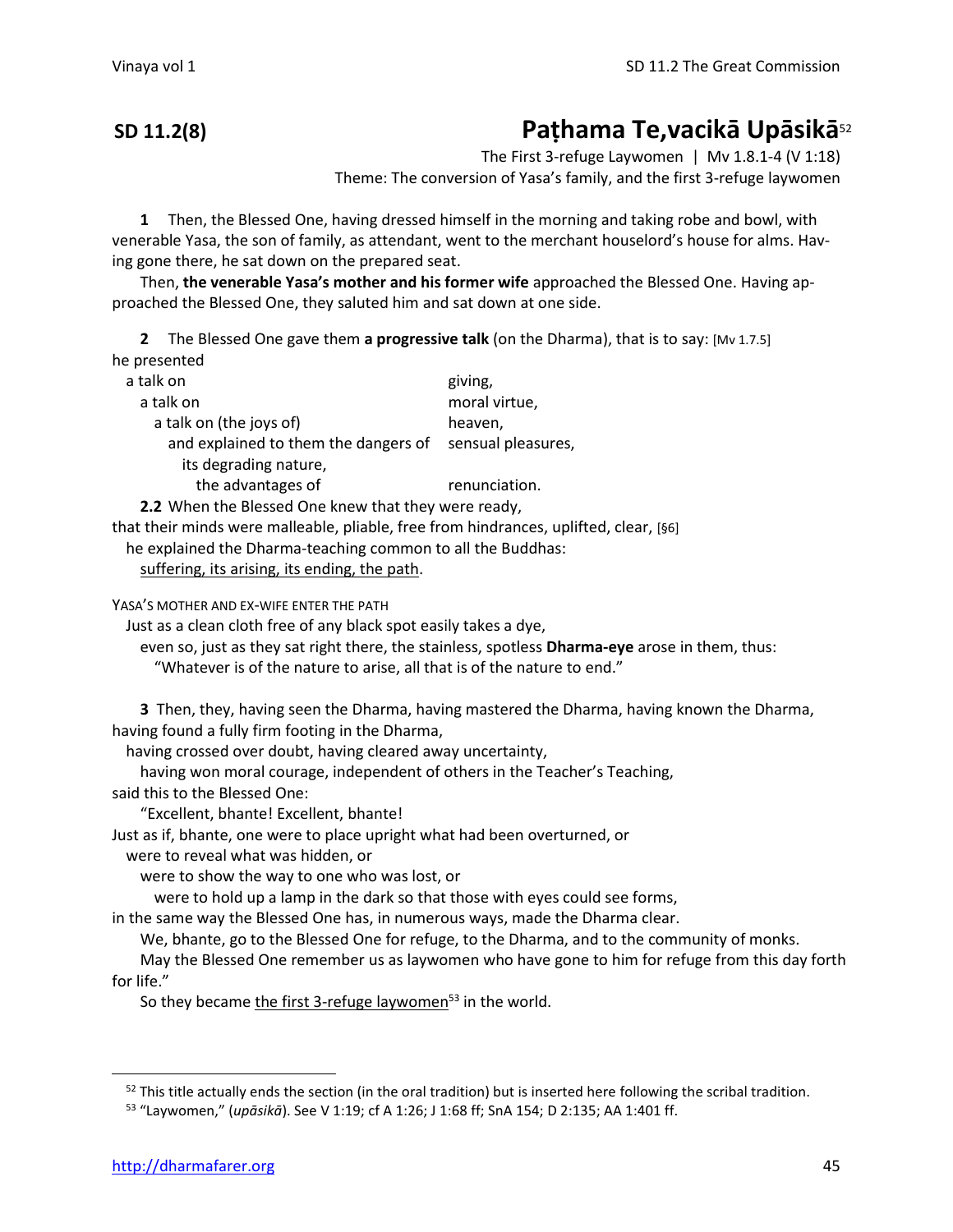**4** Then, the venerable Yasa's mother and father and his former wife, having served the Blessed One and the venerable Yasa with their own hands, having offered them excellent food, hard and soft, until they [the Blessed One and the venerable Yasa] stopped them,<sup>54</sup> and when the Blessed One had finished his meal and removed his hand from the bowl, sat down at one side.

Then, the Blessed One, having instructed, the venerable Yasa's mother and father and former wife with a Dharma talk, inspiring them, firing them with enthusiasm and gladdening them, rose from his seat and left. 55

 $-$ 

## **SD 11.2(9) Catu Gihi,sahāyaka Pabbajjā**<sup>56</sup>

The Going-forth of the 4 Laymen Friends Mahā,vagga 1.9.1-4 @ V 1:18 f Theme: The first 11 arhats

**1** Now **4 lay friends** of the venerable Yasa, the sons of various merchants [great and small]<sup>57</sup> of Benares—Vimala, **[19]** Subāhu, Puṇṇaji, Gavampati—heard:

"It is said that Yasa, the son of family, having shaven off hair and beard and donning the saffron robe, has gone forth from the household life into homelessness."

Hearing this, they said:

"Now this is no mean Dharma and Vinaya, no mean going-forth, such that Yasa, the son of family, having shaven off hair and beard and donning the saffron robe, has gone forth from the household life into homelessness!"

**2** They approached the venerable Yasa. Having approached the venerable Yasa, they saluted him, and stood at one side.

Then, the venerable Yasa brought these 4 lay friends to the Blessed One. Having approached the Blessed One, they saluted him and sat down at one side.

Seated thus at one side, the venerable Yasa said this to the Blessed One:

"These, bhante, are 4 lay friends of mine, the sons of various merchants of Benares: Vimala, Subāhu, Puṇṇaji, Gavampati. May the Blessed One advise and teach them."

2.2 The Blessed One gave them **a progressive talk** (on the Dharma), that is to say: he presented

<sup>54</sup> The "stopping" (*sampavāretvā*) refers to the initial servings of food in the monastic bowl. Traditionally, monastics would only accept what they need, halt the serving and then start eating their meals, the food all mixed up.

 $55$  "Having instructed, ... with a Dharma talk, inspiring them, firing them with enthusiasm and gladdening them," *dhammiyā kathāya sandassetvā samādapetvā samuttejetvā sampahaṁsetvā.* This action sequence reflects the basic structure of **the Buddha's teaching method**: (1) the Dharma is shown (*samdassetvā*); (2) the listener/s are filled with enthusiasm (*samādapetvā*); (3) they are fired with commitment (*samuttejetvā*); and (4) filled with joy (*sampahaṁsetvā*). Comys explain that by instructing, the Buddha dispels the listener's **delusion**; by inspiring him, **heedlessness** is dispelled; by rousing him, **indolence** is dispelled; and by gladdening, brings the practice to a **conclusion.** In short, when we teach Dharma to benefit others, we should do our best to **bring instruction, inspiration, motivation and joy** to the listener. These four qualities are, in fact, the sixth or last of the ideal skills of a Dharma speaker (**(Pañcaka) Udāyi S**, A 5.159, SD 46.1).

<sup>&</sup>lt;sup>56</sup> This title actually ends the section (in the oral tradition), but is inserted here in keeping with the scribal tradition.

<sup>&</sup>lt;sup>57</sup> "Various merchants [small and great]," setthânusetthi. See V 1:18; J 5:384 (mahā, setthi and setthi, vl anuset*ṭhi*); see also *Vinaya Texts* 1:102 n3.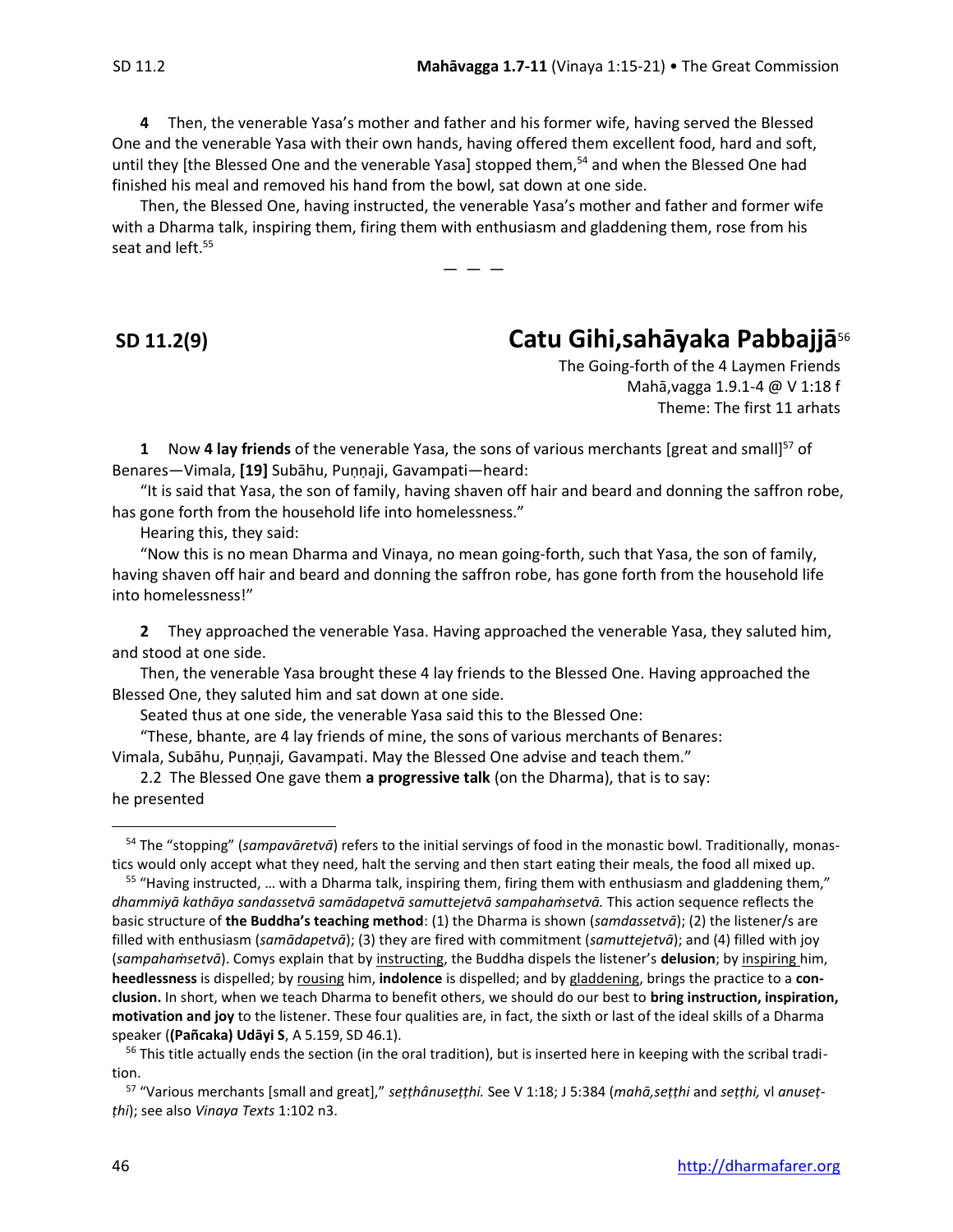| a talk on                                         | giving,            |
|---------------------------------------------------|--------------------|
| a talk on                                         | moral virtue,      |
| a talk on (the joys of)                           | heaven,            |
| and explained to them the dangers of              | sensual pleasures, |
| its degrading nature,                             |                    |
| the advantages of                                 | renunciation.      |
| 3 When the Blessed One knew that they were ready, |                    |

their minds malleable, pliable, free from hindrances, uplifted, and clear,

then he explained the Dharma-teaching common to all the Buddhas:

suffering, the arising, the ending, the path.

THE 4 FRIENDS' STREAMWINNING

Just as a clean cloth free of any black spot easily takes a dye,

even so, just as they sat right there, the stainless, spotless **Dharma-eye** arose in them, thus: "Whatever is of the nature to arise, all that is of the nature to end."

**4** Then, they, having seen the Dharma, having mastered the Dharma, having known the Dharma, having found a fully firm footing in the Dharma,

having crossed over doubt, having cleared away uncertainty,

— — —

having won moral courage, independent of others in the Teacher's teaching,

said this to the Blessed One:

"Bhante, may we receive the going forth before the Blessed One. May we receive the ordination?"

4.2 "**Come, bhikshus!**" said the Blessed One, "**Well-taught is the Dharma. Live the holy life** *for the utter ending of suffering***!**" 58

This was the venerables' ordination.

4.3 Then, the Blessed One advised and taught these monks with a Dharma talk.

Being advised and taught by the Blessed One with a Dharma talk, the minds of these monks **were freed of influxes**, freed of clinging.

So there were then 11 arhats in the world.

# **SD 11.2(10) Paññāsa Gihi,sahāyaka Pabbajjā**<sup>59</sup>

The Going-forth of the 50 Laymen Friends | Mv 1.10.1-4 @ V 1:20 Theme: The first 61 arhats

### **[20]**

**1** Now **50 lay friends** of the venerable Yasa, those of leading families and of families coming after them, <sup>60</sup> in the country, heard:

<sup>58</sup> Their ordination formula reads: *Ehi bhikkhu. Svākkhāto dhammo, cara brahma,cariyaṁ, sammā dukkhassa anta,kiriyāya,* which is the fuller formula since they have not yet attain arhathood. Cf SD 11.2(7) §14 n ad loc.

 $59$  This title actually ends the section (in the oral tradition) but is inserted here in keeping with the scribal tradition.

<sup>60</sup> "Of leading families and those coming after them," *pubbânupubbakānaṁ kulānaṁ,* ie of the oldest and next to the oldest family lines (VA 966).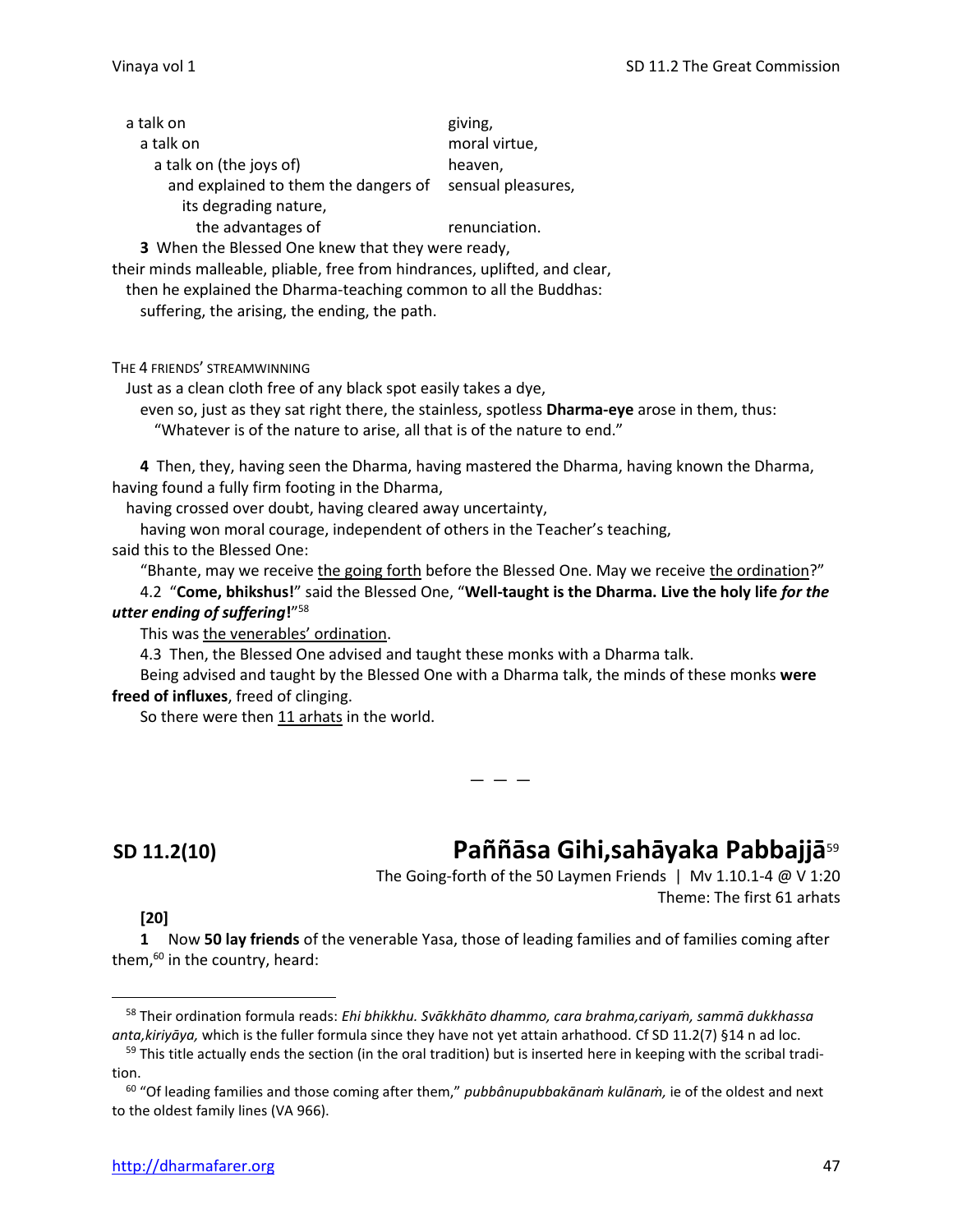he

"It is said that Yasa, the son of family, having shaven off hair and beard and donning the saffron robe, has gone forth from the household life into homelessness."

Hearing this, they said:

"Now this is no mean Dharma and Discipline, no mean going-forth, such that Yasa, the son of family, having shaven off hair and beard and donning the saffron robe, has gone forth from the household life into homelessness!"

**2** They approached the venerable Yasa. Having approached the venerable Yasa, they saluted him, stood at one side. Then, the venerable Yasa brought these 50 lay friends to the Blessed One. Having approached the Blessed One, they saluted the Blessed One, and sat down at one side.

Seated thus at one side, the venerable Yasa said this to the Blessed One:

"These, bhante, are 50 lay friends of mine, those of leading families and of families coming after them, in the countryside. May the Blessed One advise and teach them."

2.2 The Blessed One gave them **a progressive talk** (on the Dharma), that is to say:

| e presentea                                                                 |                    |
|-----------------------------------------------------------------------------|--------------------|
| a talk on                                                                   | giving,            |
| a talk on                                                                   | moral virtue,      |
| a talk on (the joys of)                                                     | heaven,            |
| and explained to him the dangers of                                         | sensual pleasures, |
| its degrading nature,                                                       |                    |
| the advantages of                                                           | renunciation.      |
| $M\ell$ and the Distance of Orion because the theory contract of the $\ell$ |                    |

**3** When the Blessed One knew that they were ready,

their minds malleable, pliable, free from hindrances, uplifted, and clear,

then he explained the Dharma-teaching common to all the Buddhas:

suffering, the arising, the ending, the path.

THE 50 FRIENDS' STREAMWINNING

Just as a clean cloth free of any black spot easily takes a dye,

even so, just as they sat right there, the stainless, spotless **Dharma-eye** arose in them, thus: "Whatever is of the nature to arise, all that is of the nature to end."

**4** Then, they, having seen the Dharma, having mastered the Dharma, having known the Dharma, having found a fully firm footing in the Dharma,

having crossed over doubt, having cleared away uncertainty,

having won moral courage, independent of others in the Teacher's teaching,

said this to the Blessed One:

"Bhante, may we receive the going forth before the Blessed One. May we receive the ordination?"

### 4.2 "**Come, bhikshus!**" said the Blessed One, "**Well-taught is the Dharma. Live the holy life** *for the utter ending of suffering***!**" 61

This was the venerables' ordination.

Then, the Blessed One advised and taught these monks with a Dharma talk. Being advised and taught with a Dharma talk, the minds of these monks were freed of influxes, freed of clinging. There were then 61 arhats in the world.

 $-$ 

<sup>61</sup> Their ordination formula reads: *Ehi bhikkhu. Svākkhāto dhammo, cara brahma,cariyaṁ, sammā dukkhassa anta,kiriyāya,* which is the fuller formula since they have not yet attain arhathood. Cf SD 11.2(7) §14 n ad loc.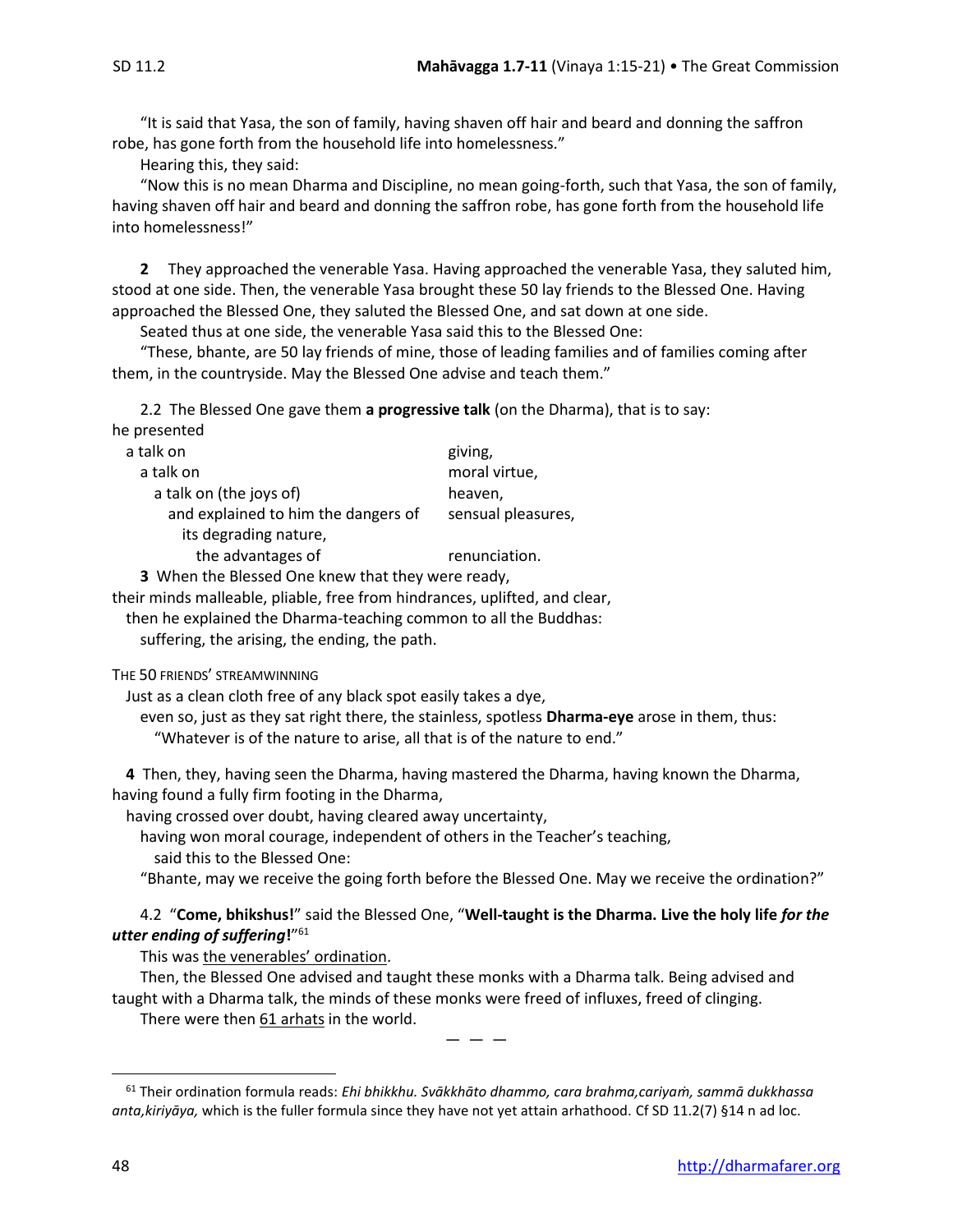## **SD 11.2(11) \*Mahā,cārika**<sup>62</sup>

The great commission (The great going-forth) Or, **Carikā Anujānana**, The Assent for Going Forth (into the world)<sup>63</sup> Mahā, vagga 1.11.1 @ V 1:21, 1-8<sup>64</sup> Theme: The first propagation of the Dharma by the monks

**1** Then, the Blessed One addressed the monks:<sup>65</sup>

**2** "Freed am I, bhikshus, from all snares, divine and human! You too, bhikshus, **[21]** are freed from all snares, divine and human.

**3 Go forth**, bhikshus, on a mission<sup>66</sup> for the good of the many, for the happiness of the many, out of compassion for the world, for the good and happiness of the gods and humans.

**4** Let not two of you go the same way.

**5** Teach the Dharma, bhikshus, good in the beginning, good in the middle, good in the end, both in the spirit and in the letter.

**6** Declare the holy life in its whole<sup>67</sup> and complete purity.

- **7** There are beings with little dust in their eyes who, not listening, would be ruined.
- **8** They will grow if they understand the Dharma.<sup>68</sup>
- **9** I will myself, bhikshus, go to Senānigama<sup>69</sup> near Uruvelā to teach the Dharma."

(Mv 11.1 @ V 1:20 f) = **(Māra) Pāsa S 2,** S 4.5/1:105 f; Mvst 3:415 f)

 $-$  evam $-$ 

## Aftermath

At Uruvelā, the Buddha converts the group of 30 young men (V 1: 23 f) and the 3 matted-hair fireworshipping ascetic Kassapa brothers (V 1:24-35) together with their 1000 disciples, then teaching them **the Āditta Pariyāya Sutta**.<sup>70</sup> All these events happen in <u>the 1<sup>st</sup> year of the ministry</u>.

In the 2<sup>nd</sup> year, the Buddha meets with rajah **Bimbisāra (V 1:35-39)**, who donates the Bamboo Grove (the first forest monastery). In due course, the Buddha ordains the 2 chief disciples, Sāriputta and Moggallāna (V 1:39-43).

 $-$ 

<sup>67</sup> "Whole," *kevala*, ie unadulterated, entire, not mixed with anything else.

<sup>68</sup> "If they understand the Dharma," *dhammassa aññātāro*, lit "if they are knowers of the Dharma."

<sup>70</sup> V 1:35 f; S 35.28.

 $62$  This section is originally part of the preceding story, but is titled separately due to its significance. The title is a constructed one.

<sup>63</sup> See **Mahā'padāna S** (D 24,3.27), SD 49.8.

<sup>64</sup> The Pali texts call this section *Māra Kathā,* "the Māra episode." Here only the section on the great commission, the first half, is given.

<sup>65</sup> This whole passage appears verbatim in **Pāsa S 2** (S 4.5/1:105 f). For the Skt parallel, see Mvst 3:415 f = Mvst:J 3:416 f. See S:B 413 n273.

<sup>66</sup> "Mission," *cārikaṁ,* usu tr as "moving or walking about, wandering, roaming; pilgrimage; journey" (DPL).

<sup>69</sup> Senānigama = Senāni nigama, by way of haplology, ie, the loss of one of the syllables *–ni-*. See Geiger, *A Pāli Grammar,* rev Norman, Oxford, 2000: §65.2. This is the original name as found in the Canon (eg V 1:21; M 1:166. 240; A 1:106). The Comys give it as Senānī,nigama, the market town of Senānī, on the Nerañjarā bank near Uruvelā, and where Sujātā gives milk-rice to the Bodhisattva, which is his last meal before the awakening J 1:68; MA 2:173; SA 1:172; AA 1:401; BA 7; ApA 72; DhsA 34). **Lalita,vistāra** calls it Senāpati,grāma (Lalv 311.248).